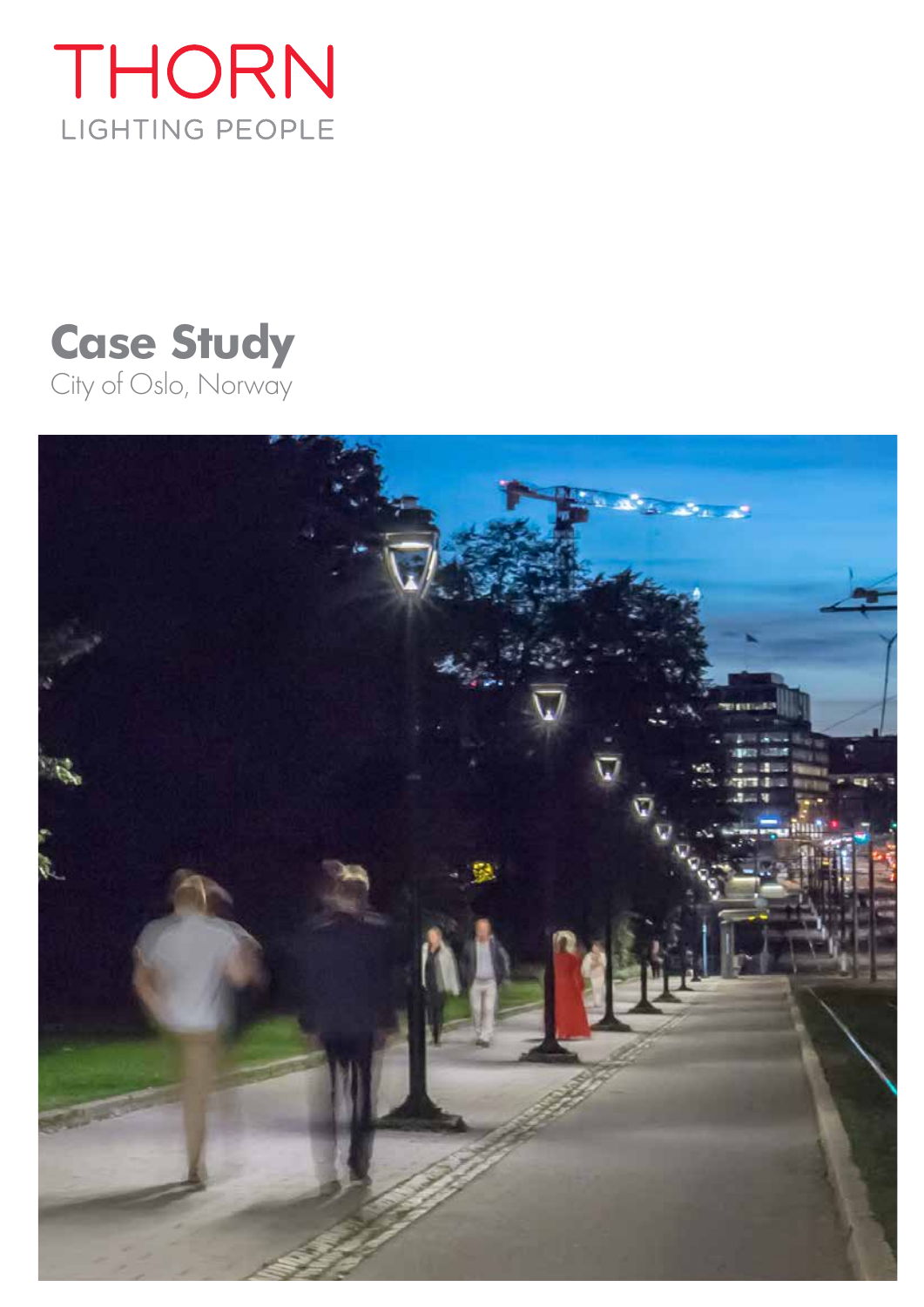## **Thorn refurbishes City of Oslo lighting with efficient LEDs and smart controls**

#### **Background**

As the capital city of Norway, Oslo is the hub of Norwegian trade, government, banking, industry and shipping. Oslo has been ranked number one in terms of quality of life and is among the 39 signatory cities to the LUCI Charter on Urban Lighting. The LUCI Charter aims to promote a culture of sustainability by considering factors including maintenance, recycling, light pollution, energy efficiency and quality of life.

The City of Oslo is a long-term Thorn customer and in 2014 Thorn won a public tender to replace its mainly 80/125/250W mercury fittings and closed protocol city controls for street lighting.

#### **Lighting Objectives**

The City of Oslo wanted a smart lighting solution using luminaires, control devices and a city lighting management system that would work with recognised and open protocols.

The key objectives for the project were to firstly improve road and public area safety, secondly to achieve energy savings using new technology and controls and thirdly, to limit obtrusive lighting while maintaining a classic decorative design for some fittings.

Rather than going for a 5 lux or less average requirement in residential areas,

Oslo wanted MEW4 class lighting according to EN 13201, which also covers uniformity on wet roads and threshold increment glare evaluation.



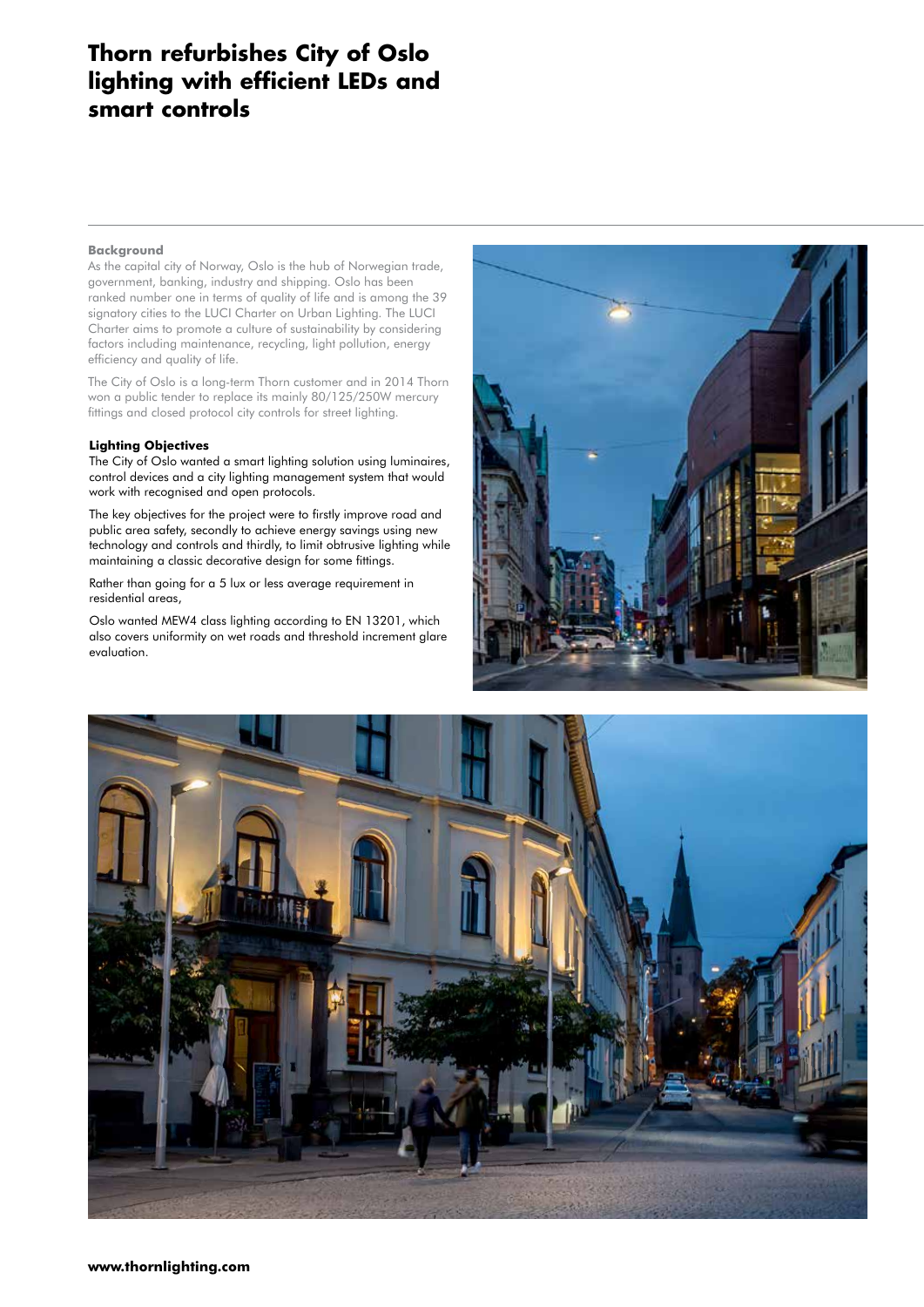

#### **Lighting Solution**

A total of more than 4,000 Thorn Legend, Thor and R2L2 street lanterns have been installed across the city.

For the city centre's pedestrianised and mixed traffic areas, Thorn's modern heritage post-top/suspended LED Legend lantern is providing high performance decorative lighting.

For other central street areas, including in between buildings, Thor is being used with suspended/catenary installation. Thor is a smart LED lantern offering easy integration of connectivity and sensors into city environments. Using traffic management data, Thor automatically adapts lux levels according to density and standards. Combined with Thorn's high performance R-PEC optic, it provides quality lighting which balances both performance and comfort.

Finally, R2L2 is installed across residential and less populated areas outside the city centre. R2L2 is a complete road lantern family at the forefront of LED technology to offer excellent lighting performance. Also fitted with the R-PEC optic, R2L2 offers 12 types of light distribution for precise light placement with no waste light.

For effective lighting control and maximum comfort and energy savings, all lanterns benefit from SL21 Lon Works nodes from Citylone.

#### **Products used Key facts**



#### **Results and benefits**

High quality lighting appropriate for use and conditions helps to promote improved safety with better visibility across the city.

By adopting MEW4 class lighting according to EN 13201 there always is enough light to improve safety while full dimming controls ensure there is no over-lighting either. Light levels are based on the time of day and knowledge of traffic density or activity in each part of the city, across 750 connected areas.

Importantly, energy efficient LEDs help to improve efficiency between 30 and 80%, depending on dimming levels. This creates a win-win situation with better lighting levels than before and reduced energy consumption.

Additional controls are also planned for events or busier times such as on a Friday or Saturday evening.

Comfort for users and residents is another key benefit. With no uplight, Legend in particular effectively controls obtrusive light to create a comfortable environment. To soften the light impression Thor additionally has a very large luminous area.

- Light levels based on the time of day and knowledge of traffic density or activity in each part of the city, across 750 connected areas
- Energy consumption reduced by 30-80%, depending on dimming levels
- MEW4 class lighting according to EN 13201, which also covers R2L2 Thor Legend Urba uniformity on wet roads and threshold increment glare evaluation

#### **www.thornlighting.com**